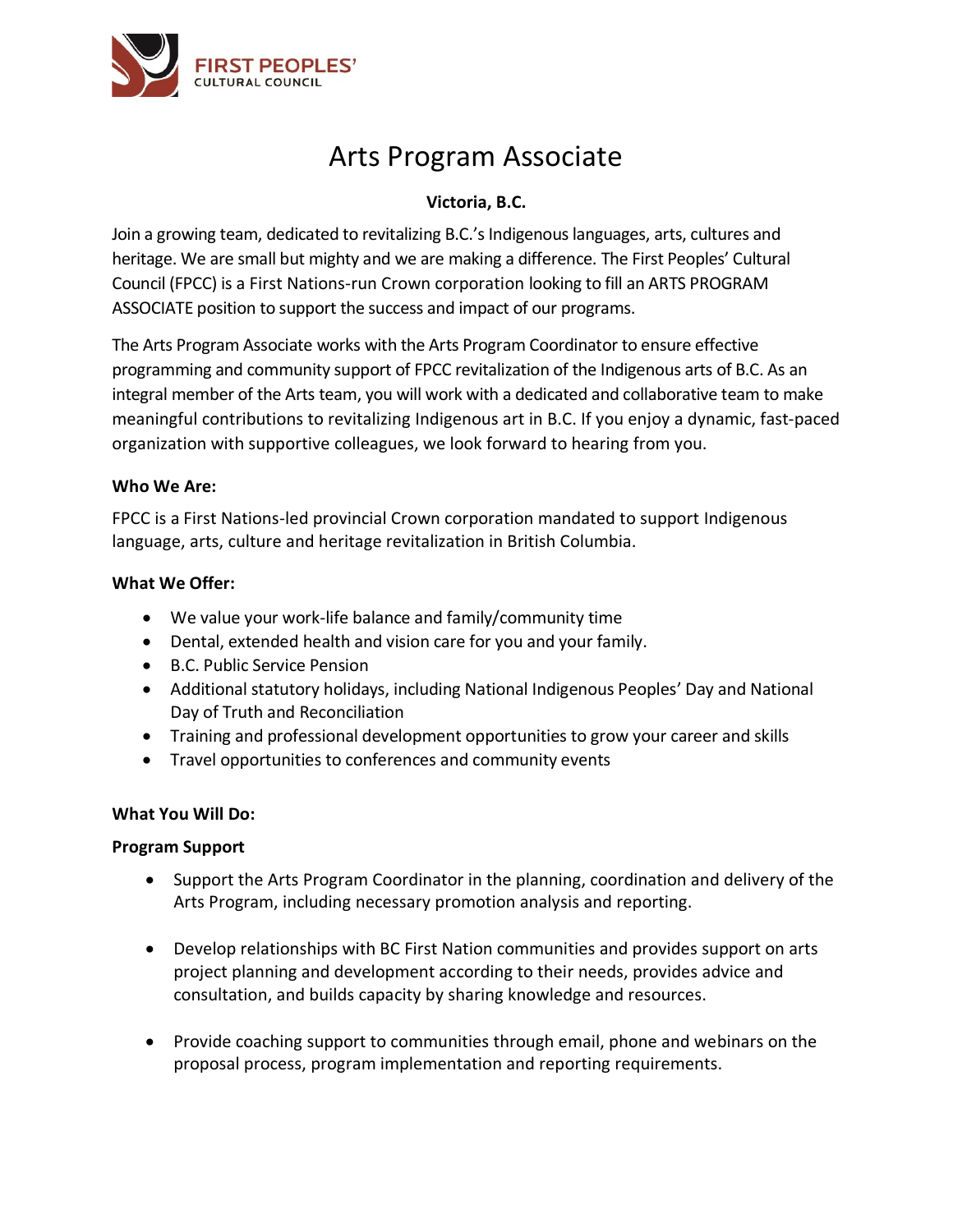

- Deliver Arts program training workshops, attends, facilitates and/or makes presentations at related workshops and conferences as required
- Coordinate training workshops and other events as required, including event planning, venue coordination, delegate travel, etc.
- Review applicant proposals, provide feedback to support applicant success.
- Design and develop tools for community use to enhance the success of projects. Conducts project monitoring site visits to funded projects as required

#### **Program Reporting**

- Prepare reports as required by funding contract requirements, such as project reports and financial reports.
- Monitor projects to ensure that revenues and expenses are within budget; communicate with the Arts Program Coordinator, Arts Program Manager, and the Finance Department to resolve concerns.
- Support the management and maintenance of a database of current and relevant program and assessment information.
- Respond to inquiries from funders, grant recipients and the public regarding programs and projects
- Work to improve administrative tools and processes to enhance efficiency and effectiveness of the art programs.

#### **What You Will Bring:**

A Bachelor's degree in public administration or business administration, First Nations studies, or in a related field, supplemented by at least three years' related experience, including experience in program and budget management serving BC First Nations communities, or an acceptable combination of equivalent education, training or experience in related fields.

#### **Skills and Abilities That Would Help You Succeed:**

- Good understanding of, and experience with, community development in the First Nations context in British Columbia
- Ability to recognize and relate to other worldviews, particularly Indigenous ways of knowing